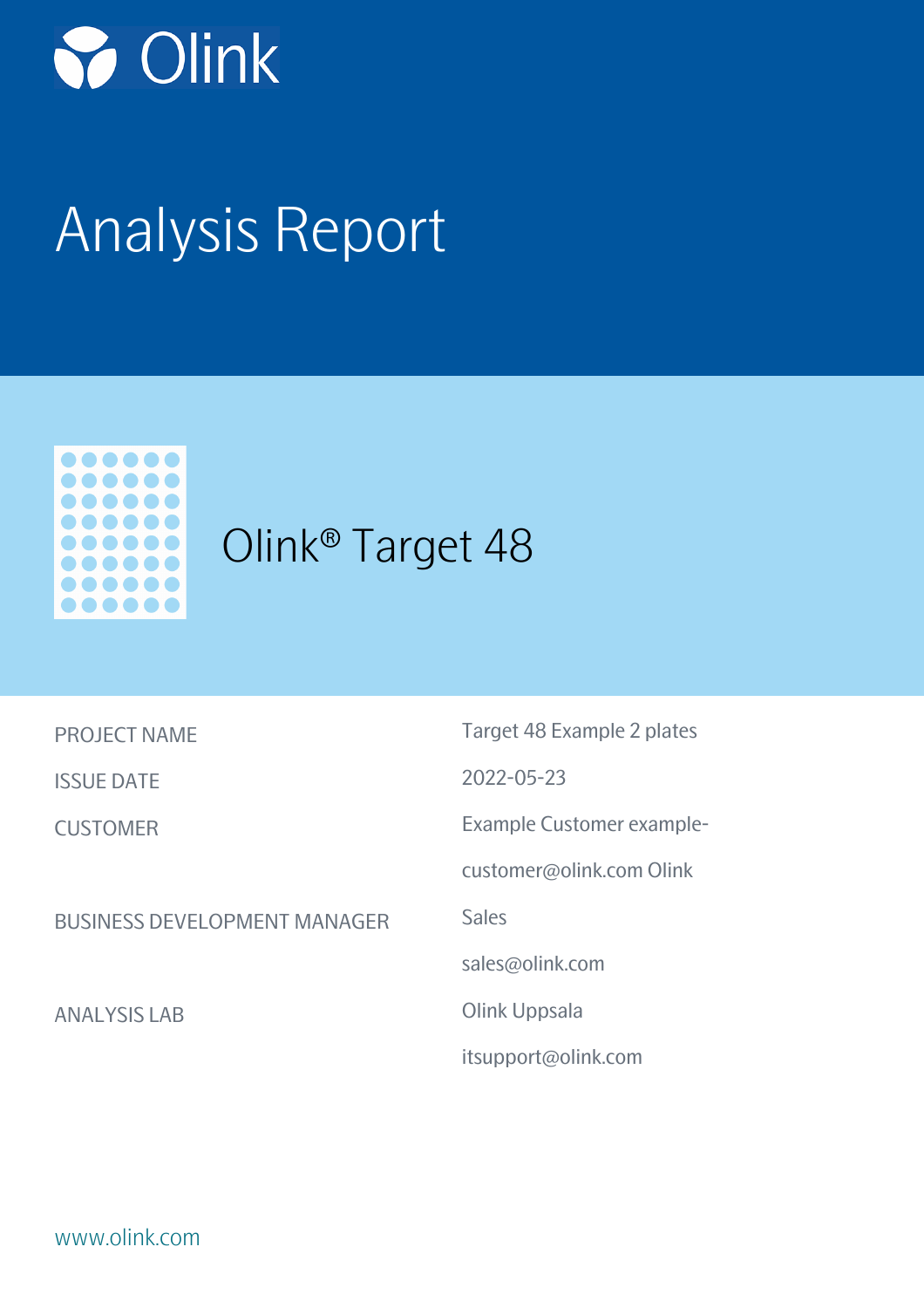## 1. Project information

| Olink panel        | No. of Samples | No. of Plates | <b>Normalization Method</b> |
|--------------------|----------------|---------------|-----------------------------|
| Target 48 Cytokine | 80             |               | Calibrator Normalized       |

#### 1.1 Sample type

Plasma

## 2. Quality control

Three internal controls are added to each sample, the Incubation control, the Extension control and the Detection control. The Extension control is used for the data normalization of each sample but is not used as a quality control measure. The Incubation control and the Detection control are used to monitor the quality of assay performance, as well as the performance of individual samples. Three external controls are included in the kit and analyzed on each sample plate, Negative Control, Sample Control (pooled plasma samples with spike in antigens) and Calibrator (pooled plasma samples with spike in antigens). Negative controls are analyzed in duplicates and Sample control and Calibrator are analyzed in triplicates on each plate. The Calibrator is used for data normalization and both Calibrator and Sample Control are used to monitor the quality of assay performance.

Quality control of run and samples:

- 1. Each run (individual sample plate) is evaluated on the standard deviation of the NPX\* values for Incubation- and Detection controls. This should be below 0.2 in samples and 0.5 in external controls. Only data from runs that pass this quality control (QC) will be reported.
- 2. The quality of each sample is assessed by evaluating the deviation of the Incubation- and Detection controls from the plate median for each of those two controls. Samples that deviate less than 0.3 NPX\* from the plate median pass the quality control, samples that deviate more than 0.3 NPX get a QC Warning and results will be reported written in red text. Data from samples that do not pass QC should be treated with caution.

Data from samples that failed in the analysis are reported as "No data".

\*NPX (Normalized Protein Expression) is Olink's arbitrary unit for relative quantification of proteins.

Quality control of assays:

- 1. The accuracy of the calculated mean concentration for the Sample Control for each assay is evaluated and must fall within +/- 30% of the known concentration.
- 2. The precision of the calculated concentration for the Sample Control is evaluated and must have an Intra-CV $\leq$ 30%.
- 3. Maximum one of the Calibrator replicates and/or the Sample control replicates can fall outside of limits of quantification (LOQ) (see section 5.3 for specification of LOQ).
- 4. The precision of the calculated concentration for the Calibrator is evaluated and should have an Intra-CV  $<$  30%.

Data from all samples that pass assay QC is included in the data output file.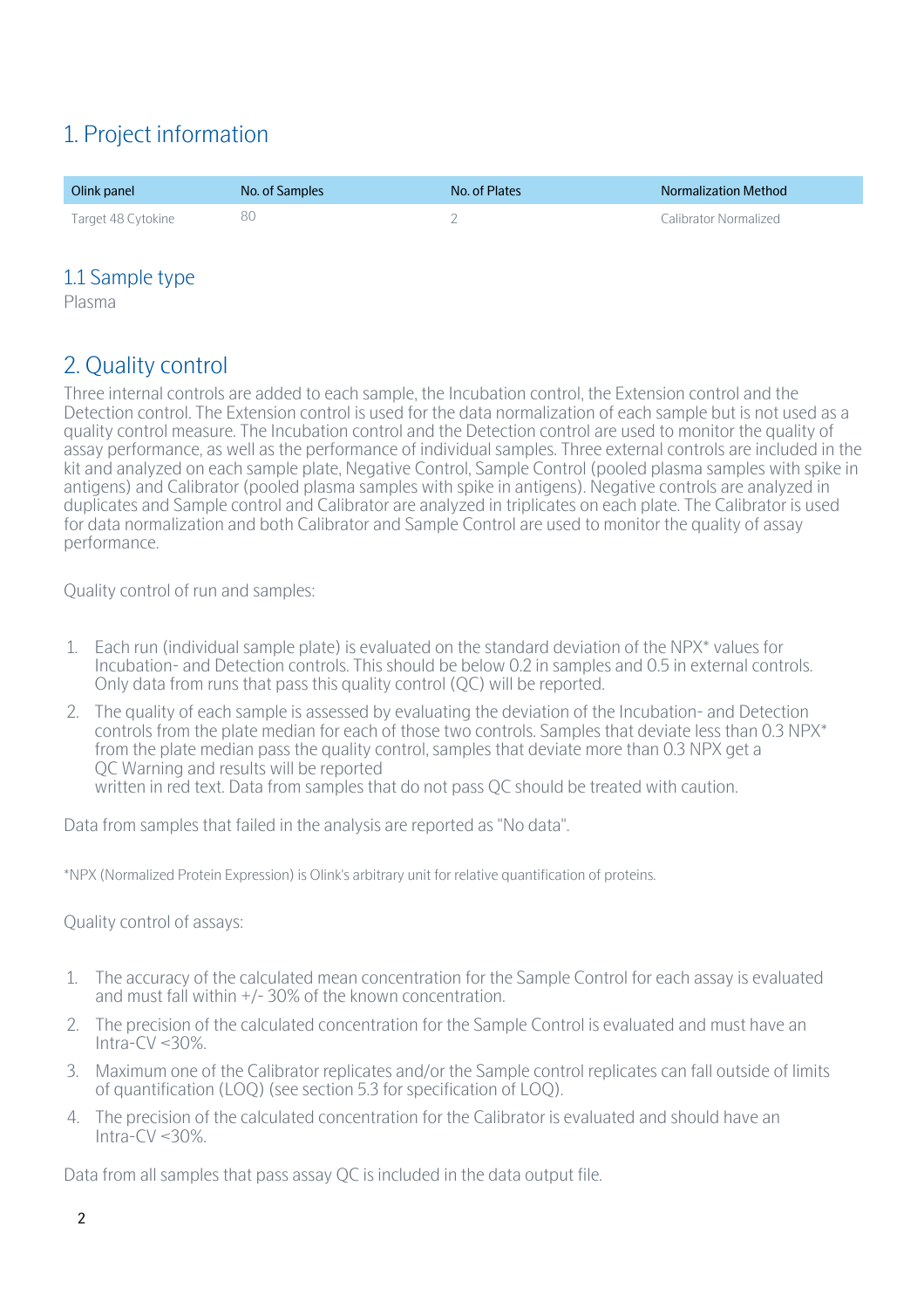Data from assays where the Sample Controls or Calibrators do not pass QC according to criteria 1-3 above is reported as "No data" in the output file.

Data from assays where the precision of the calibrator is out of specification (criteria 4 above) is included in the data output file but is indicated as "QC warning" in the row named "Assay warning" and results are shown in red numbers.Data from these assays should be treated with caution.

#### 2.1 Summary of Quality Control of samples

| Olink panel        | No. of samples that passed<br>QC / Tot no. of samples | Passed samples<br>(%) |
|--------------------|-------------------------------------------------------|-----------------------|
| Target 48 Cytokine | 78/80                                                 | 98                    |

#### 2.2 Summary of Quality Control of assays

| Olink panel        | Plate                     | No. of assays that passed<br>OC/Tot no. of assays | Passed assays<br>$(\%)$ |
|--------------------|---------------------------|---------------------------------------------------|-------------------------|
| Target 48 Cytokine | Target 48 Example plate 1 | 45/45                                             | 100                     |
| Target 48 Cytokine | Target 48 Example plate 2 | 45/45                                             | 100                     |

#### 2.3 Intra- and Inter-Assay Coefficient of Variance (%CV)

The Intra- and Inter-CVs reported below are based on the Sample controls that are analyzed on each plate in triplicate. Calculations are made using the calculated concentration values within limits of quantification in pg/ mL. Average %CV for all assays on a panel is presented in section 2.3.1 The number of assays with CVs within defined intervals are presented in sections 2.3.2 and 2.3.3.

#### 2.3.1 Average %CV

| Olink panel        | Intra-Assay %CV<br>Reference intra CV <15% | Inter-Assay %CV<br>Reference inter $CV < 25\%$ |
|--------------------|--------------------------------------------|------------------------------------------------|
| Target 48 Cytokine |                                            |                                                |

#### 2.3.2 Intra-Assay %CV Distribution

| Olink panel        | ∕ە⊐۔<br>J /o | 10% | ~15% | $\geq 15\%$ | $N/A^*$ |
|--------------------|--------------|-----|------|-------------|---------|
| Target 48 Cytokine | ŹŰ<br>__     | --  |      |             |         |

\* Assays where CV is not possible to calculate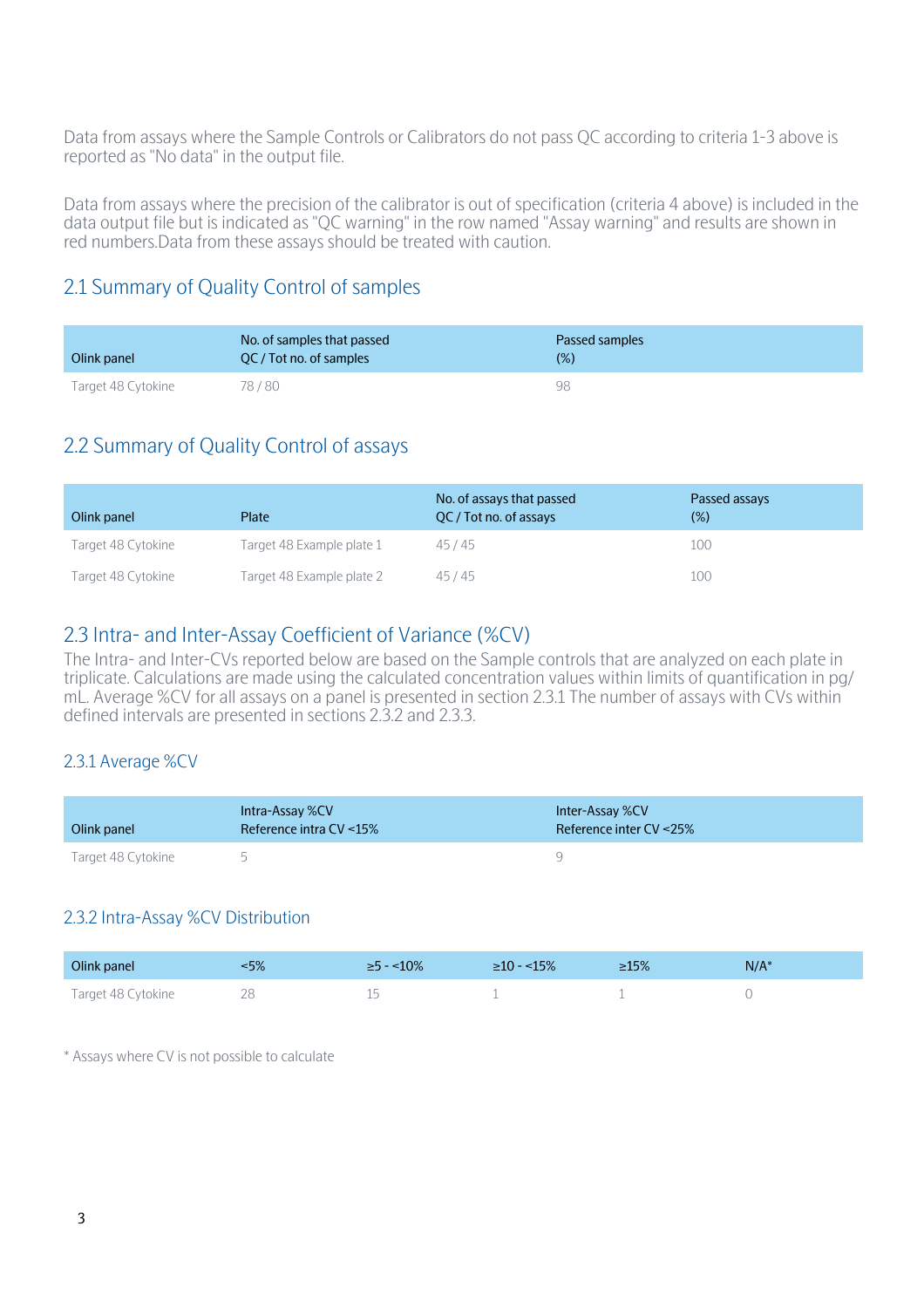#### 2.3.3 Inter-Assay %CV Distribution

| Olink panel        | $10\%$ | $\geq$ 10 - <20% | $\geq$ 20 - <30% | ≥30% | $N/A^*$ |
|--------------------|--------|------------------|------------------|------|---------|
| Target 48 Cytokine |        |                  |                  |      |         |

\* Assays where CV is not possible to calculate

### 3. Protein quantification and detection results

#### 3.1 Number of proteins detected within LOQ in >50% of the samples

| Olink panel        | No. of quantified<br>proteins / Tot no. of<br>proteins | <b>Quantified</b><br>proteins<br>$(\%)$ |
|--------------------|--------------------------------------------------------|-----------------------------------------|
| Target 48 Cytokine | 41/45                                                  | 91                                      |

#### 3.2 Number of proteins detected above LOD in >75% of the samples

| Olink panel        | No. of detected<br>proteins / Tot no. of<br><b>proteins</b> | Detected proteins<br>$(\%)$ | Expected<br>detectability in EDTA<br>plasma $*(\%)$ |
|--------------------|-------------------------------------------------------------|-----------------------------|-----------------------------------------------------|
| Target 48 Cytokine | 42/45                                                       | 93                          | N/A                                                 |

\*The expected detectability is based on EDTA plasma from healthy donors. These values are intended as guidelines only and protein levels may vary depending on different pathological conditions, sample matrices, or sample preparation methods.

#### 3.3 Data output

Data is reported in standard units (pg/mL) as default and as Normalized Protein eXpression (NPX) values upon request. A four-parameter logistic (4PL) curve is generated for the standard curve during the product development. The 4PL-curve is used to calculate the concentration corresponding to the measured NPX values in analyzed samples in each run. Within limits of quantification (LOQ) the 4PL fitting describes the standard curve well with high precision and accuracy and the concentration can be correctly estimated. Outside LOQ the precision and accuracy of the 4PL fitting decreases. The lower and upper limits of quantification (LLOQ and ULOQ) for each assay are defined during the development of the panel. Limit of detection (LOD) for each plate is defined as three fixed standard deviations above average for the negative controls and is indicated as "Plate LOD" in the default results file. For more detailed information see panel specific Validation data and the Data Analysis User guide available at the Olink website (www.olink.com).

The data values are reported in a separate data file in standard concentration units (pg/mL). The data is reported as default in an Excel file as follows: